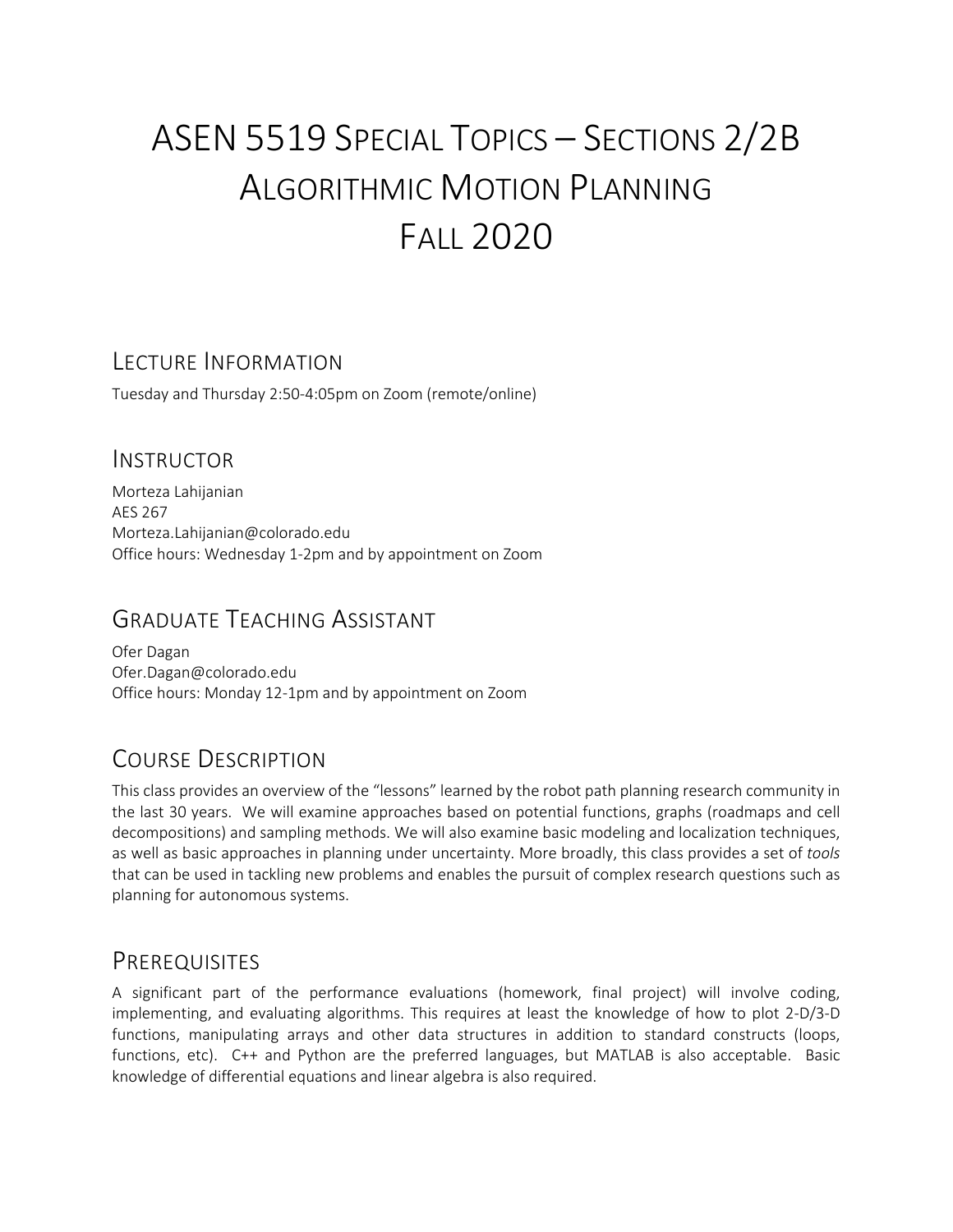# GRADING AND EVALUATION

Classwork consists of some homework exercises worth 30%, a mid-term exam (mini project) worth 30%, and a substantive project worth 40% of the grade.

# COURSE TEXTBOOKS

Required:

- *Principles of Robot Motion: Theory, Algorithms, and Implementations* H. Choset, K.M. Lynch, S. Hutchinson, G. Kantor, W. Burgard, L.E. Kavraki and S. Thrun MIT Press 2005 e-book through CU library: https://libraries.colorado.edu/record=b9646308~S3
- *Planning Algorithms* Steven LaValle Cambridge University Press 2006 Free download: http://planning.cs.uiuc.edu/

Additional Resources:

- *Probabilistic Robotics* S. Thrun, W. Burgaard, and D. Fox MIT Press 2005
- *Robot Motion Planning* Jean-Claude Latombe Kluwer, 1991.
- *Handbook of Robotics* B. Siciliano et al. MIT Press, 2018

# COURSE OUTLINE

- Planning to move
- Object representation, transformation, and kinematics
- Configuration space
- Gradient-based motion planning algorithms
- Discrete Search
- Sampling-based motion planning algorithms
- Motion planning with kinodynamic constraints
- Optimal motion planning algorithms
- Task and motion planning
- Motion planning under uncertainty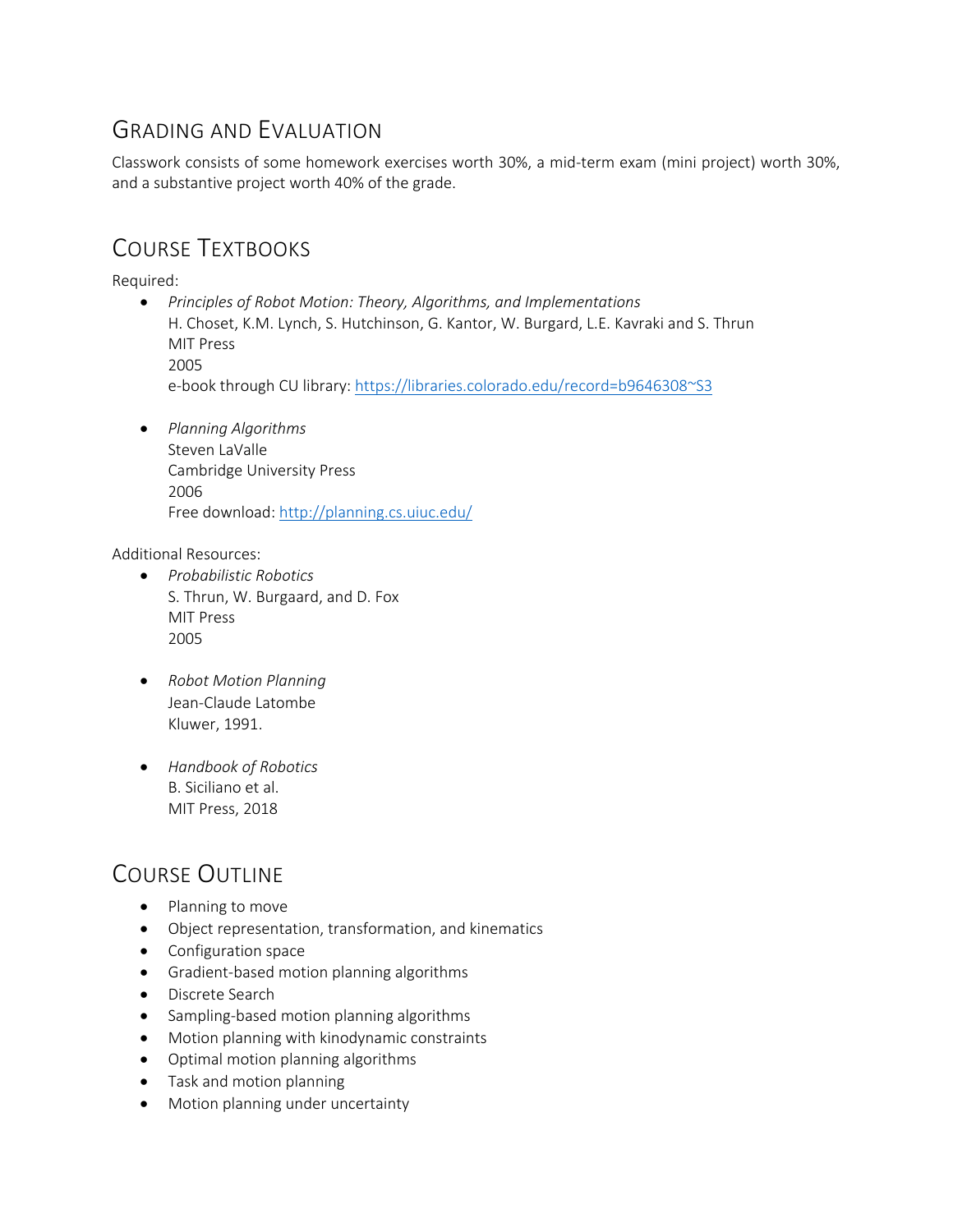# CLASSROOM/ZOOM BEHAVIOR

Both students and faculty are responsible for maintaining an appropriate learning environment in all instructional settings, whether in person, remote or online. Those who fail to adhere to such behavioral standards may be subject to discipline. Professional courtesy and sensitivity are especially important with respect to individuals and topics dealing with race, color, national origin, sex, pregnancy, age, disability, creed, religion, sexual orientation, gender identity, gender expression, veteran status, political affiliation or political philosophy. For more information, see the policies on classroom behavior and the Student Code of Conduct.

Students are required to keep their **video** and **audio** on during the class on Zoom. The students are to present themselves as if each individual were actually in the classroom. Classes on Zoom, like all other classes, are governed by the campus policy on Student Classroom and Course-Related Behavior.

### RECORDING LECTURES

Each lecture will be recorded, and the video will be made available on the course website. Zoom automatically provides notice to students when recordings are started, paused, and stopped. Only the course instructor and TA are authorized to record a class. Students are not authorized to record a class through any means. Access to a recording is limited to class participants through one's CU Boulder IdentiKey. Students are not authorized to distribute class recordings outside the class.

## REQUIREMENTS FOR COVID-19

As a matter of public health and safety due to the pandemic, all members of the CU Boulder community and all visitors to campus must follow university, department and building requirements, and public health orders in place to reduce the risk of spreading infectious disease. Required safety measures at CU Boulder relevant to the classroom setting include:

- maintain 6-foot distancing when possible,
- wear a face covering in public indoor spaces and outdoors while on campus consistent with state and county health orders,
- clean local work area,
- practice hand hygiene,
- follow public health orders, and
- if sick and you live off campus, do not come onto campus (unless instructed by a CU Healthcare professional), or if you live on-campus, please alert CU Boulder Medical Services.

Students who fail to adhere to these requirements will be asked to leave class, and students who do not leave class when asked or who refuse to comply with these requirements will be referred to Student Conduct and Conflict Resolution. For more information, see the policies on COVID-19 Health and Safety and classroom behavior and the Student Code of Conduct. If you require accommodation because a disability prevents you from fulfilling these safety measures, please see the "Accommodation for Disabilities" statement on this syllabus.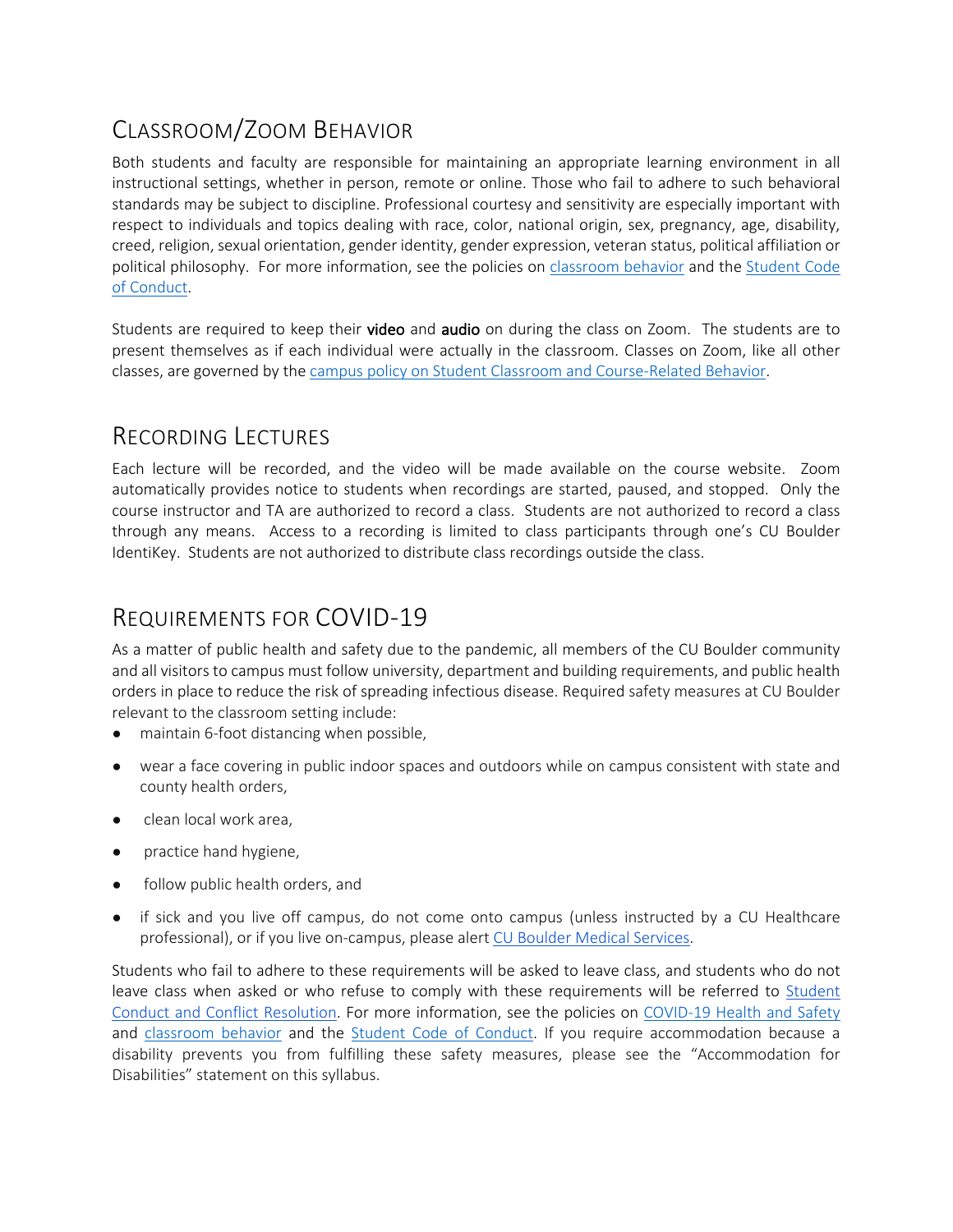Before returning to campus, all students must complete the COVID-19 Student Health and Expectations Course. Before coming on to campus each day, all students are required to complete a Daily Health Form.

Students who have tested positive for COVID-19, have symptoms of COVID-19, or have had close contact with someone who has tested positive for or had symptoms of COVID-19 must stay home and complete the Health Questionnaire and Illness Reporting Form remotely. In this class, if you are sick or quarantined, inform the instructor that you are not able to attend the lectures immediately.

### ACCOMMODATION FOR DISABILITIES

If you qualify for accommodations because of a disability, please submit your accommodation letter from Disability Services to your faculty member in a timely manner so that your needs can be addressed. Disability Services determines accommodations based on documented disabilities in the academic environment. Information on requesting accommodations is located on the Disability Services website. Contact Disability Services at 303-492-8671 or dsinfo@colorado.edu for further assistance. If you have a temporary medical condition, see Temporary Medical Conditions on the Disability Services website.

### PREFERRED STUDENT NAMES AND PRONOUNS

CU Boulder recognizes that students' legal information doesn't always align with how they identify. Students may update their preferred names and pronouns via the student portal; those preferred names and pronouns are listed on instructors' class rosters. In the absence of such updates, the name that appears on the class roster is the student's legal name.

### HONOR CODE

All students enrolled in a University of Colorado Boulder course are responsible for knowing and adhering to the Honor Code. Violations of the policy may include: plagiarism, cheating, fabrication, lying, bribery, threat, unauthorized access to academic materials, clicker fraud, submitting the same or similar work in more than one course without permission from all course instructors involved, and aiding academic dishonesty. All incidents of academic misconduct will be reported to the Honor Code (honor@colorado.edu; 303-492-5550). Students found responsible for violating the academic integrity policy will be subject to nonacademic sanctions from the Honor Code as well as academic sanctions from the faculty member. Additional information regarding the Honor Code academic integrity policy can be found at the Honor Code Office website.

## SEXUAL MISCONDUCT, DISCRIMINATION, HARASSMENT AND/OR RELATED

### RETALIATION

The University of Colorado Boulder (CU Boulder) is committed to fostering an inclusive and welcoming learning, working, and living environment. CU Boulder will not tolerate acts of sexual misconduct (harassment, exploitation, and assault), intimate partner violence (dating or domestic violence), stalking, or protected-class discrimination or harassment by members of our community. Individuals who believe they have been subject to misconduct or retaliatory actions for reporting a concern should contact the